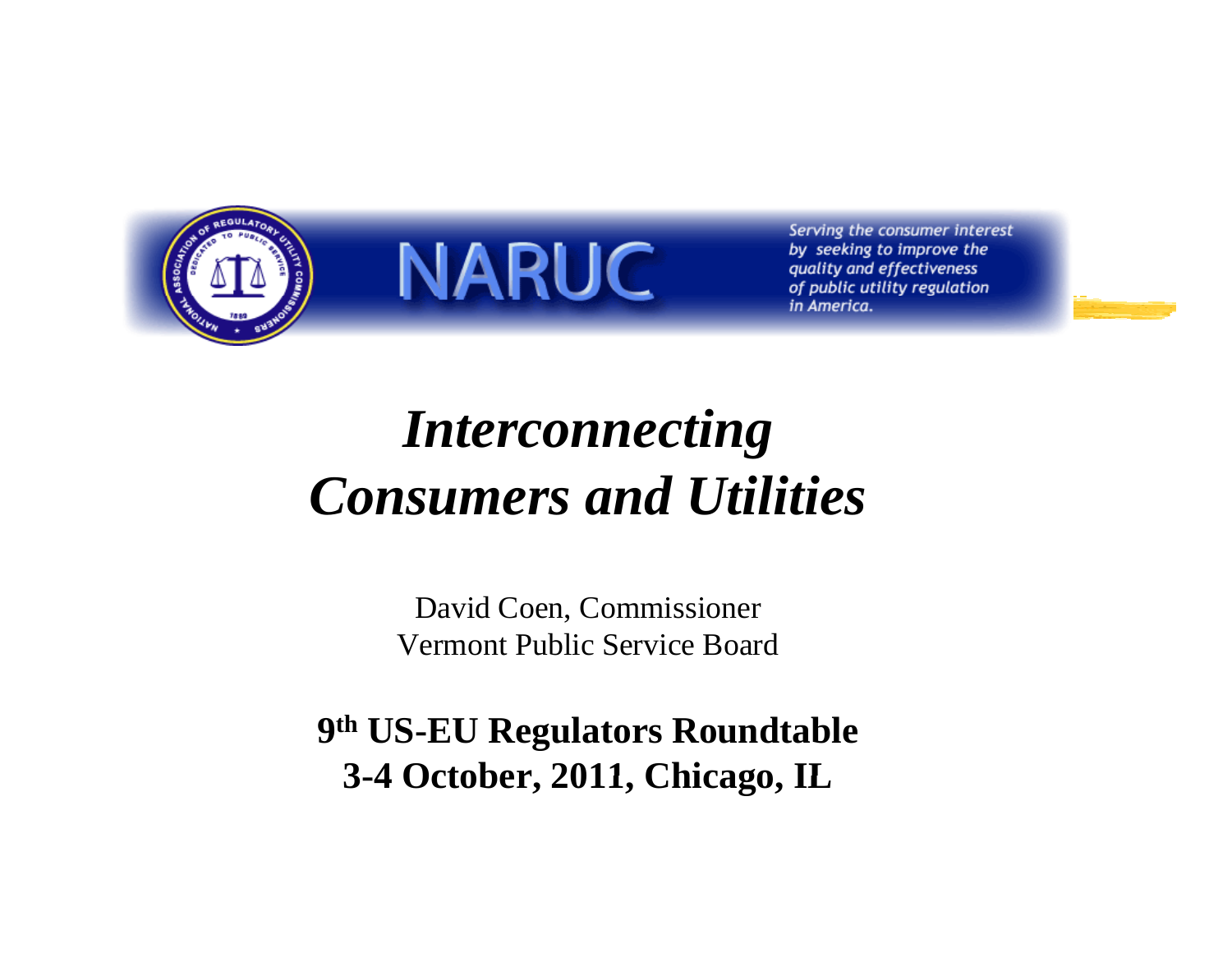

## Engaging the Public in the Planning Process

- $\bullet$ • Lack of prior engagement leads to increased controversy and costs
- Transmission Project without public engagement - 50 days of hearings
- $\bullet$  Similar project with significant advance public engagement – 1 day of hearings



9th US-EU Regulators Roundtable 3-4 October, 2011, Chicago, IL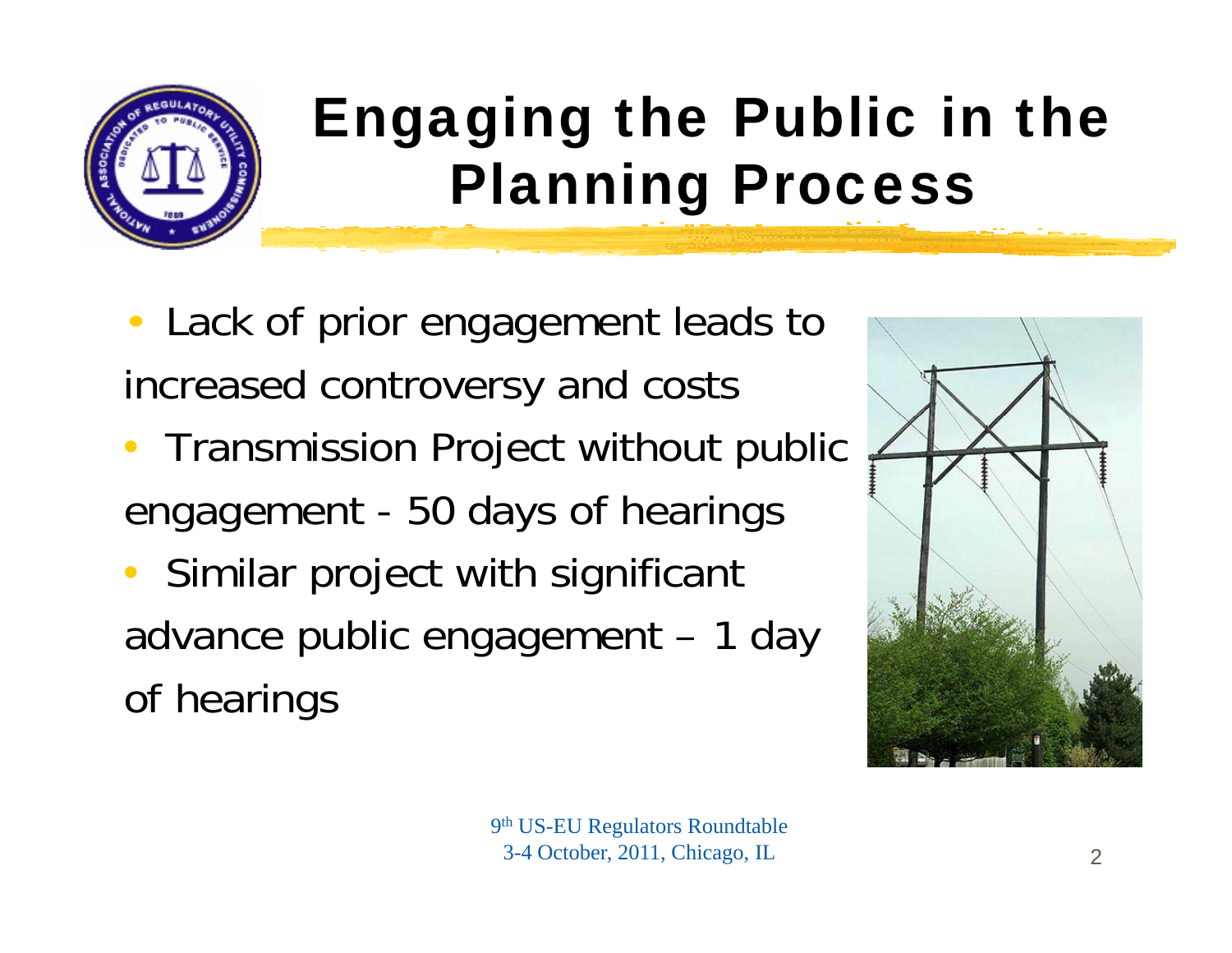

#### Renewable Energy and Public Perception

Clean air vs. Scenic andNatural resourceImpacts



9th US-EU Regulators Roundtable 3-4 October, 2011, Chicago, IL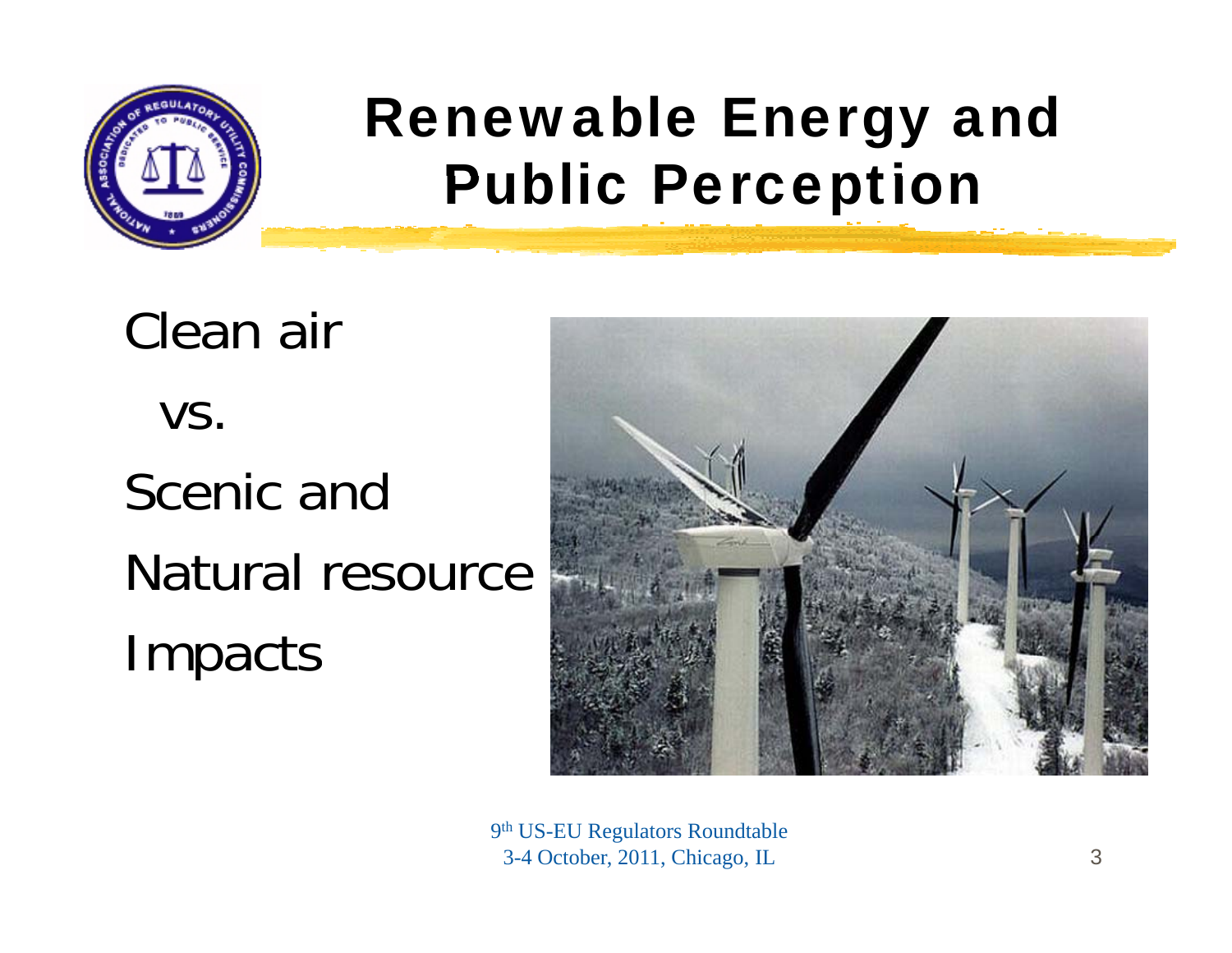

## Energy Policy Planning

- Consumer preference and the complexity of energy issues
- To what extent does the public understand the challenges associated with renewable energy?
	- Capacity factors
	- **Integrating variable generation**
	- Land use impacts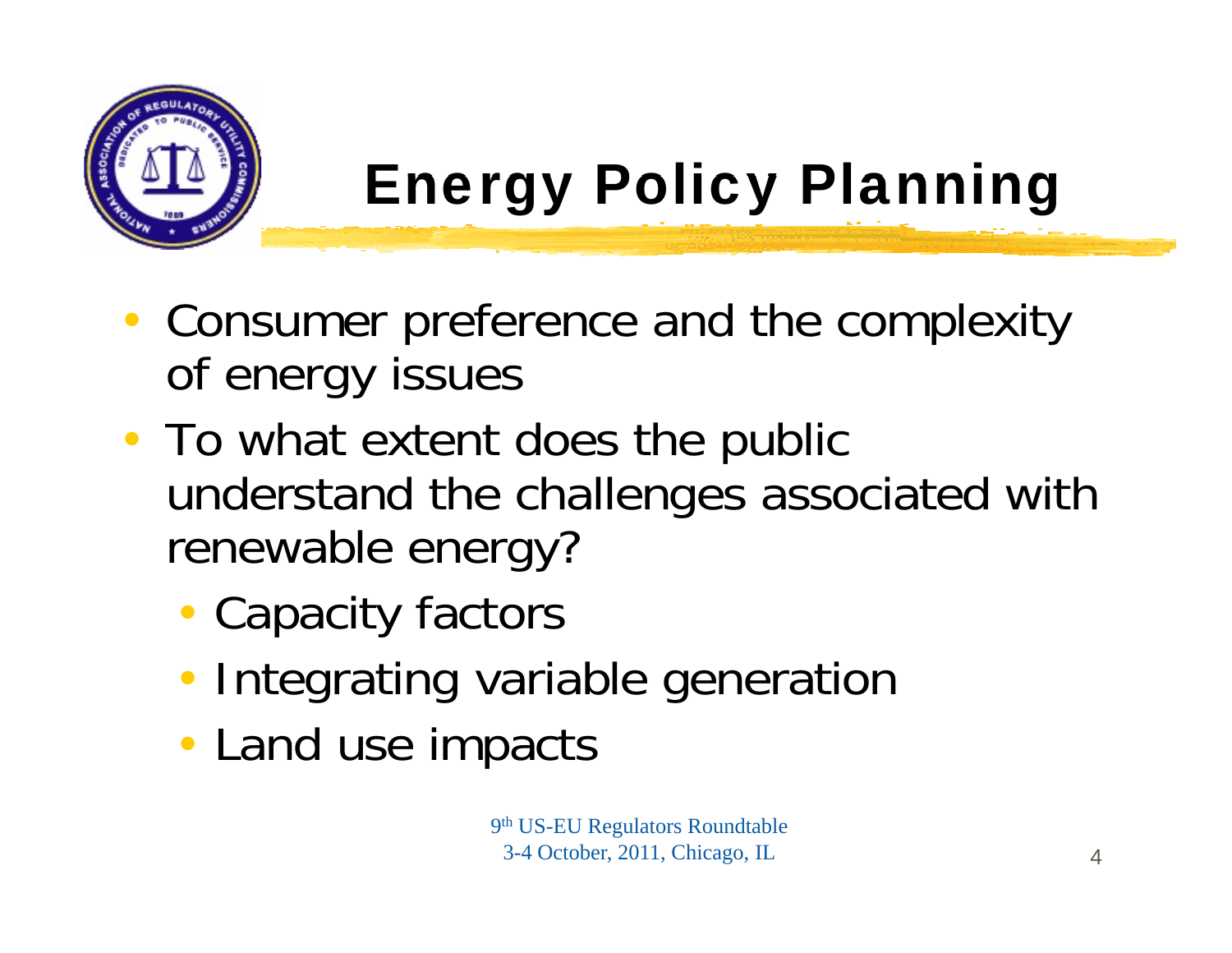

## How Utilities View Smart Meters

- $\bullet$ • Reduction in outage time
- $\bullet$ • Reduction in peak loads
- $\bullet$  Technological potential (iphone apps)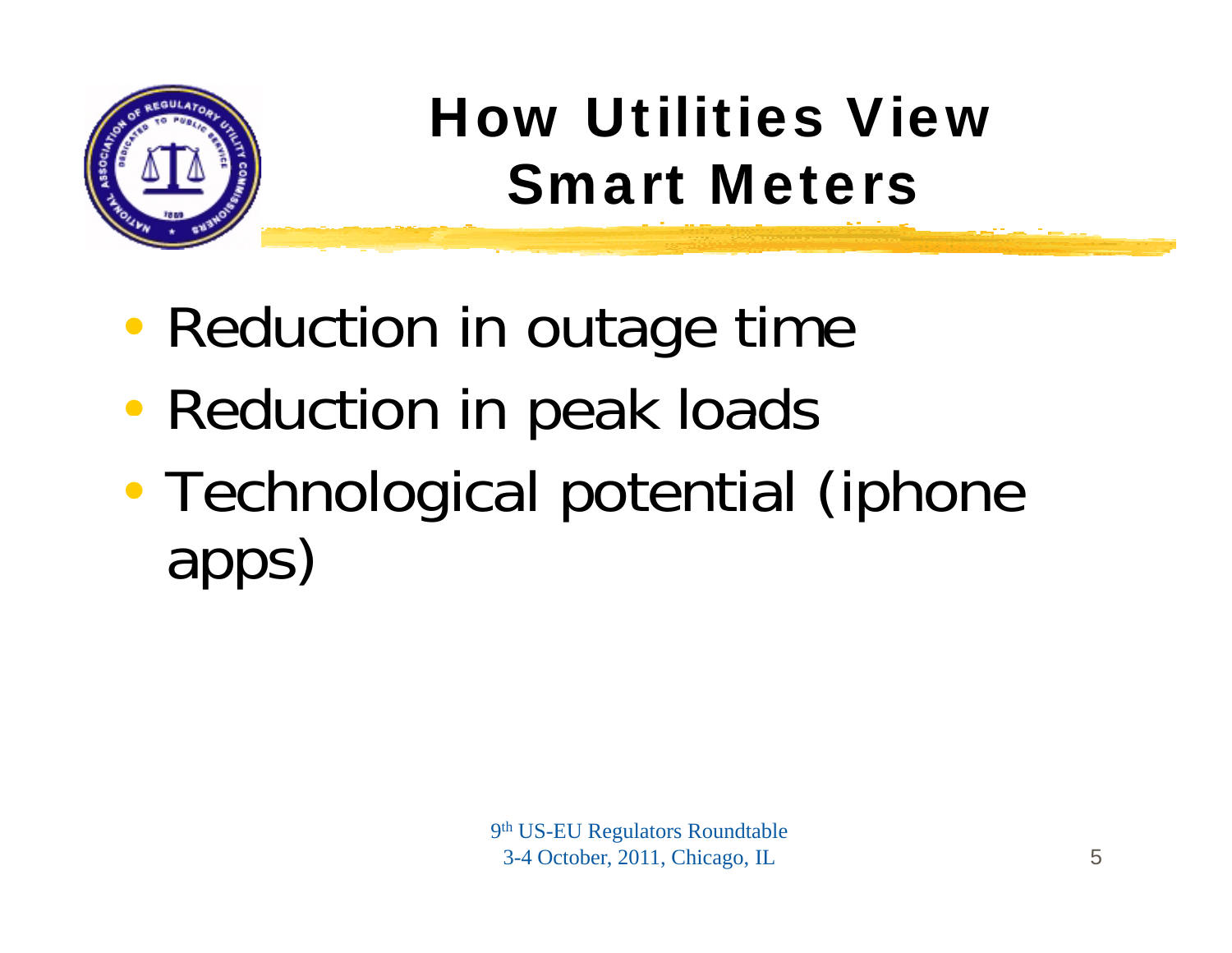

#### How Some Customers View Smart Meters

- •Represents an Invasion of Privacy
- $\bullet$ • Imposes a Potential Health Hazard
- $\bullet$ Increases Costs



9th US-EU Regulators Roundtable 3-4 October, 2011, Chicago, IL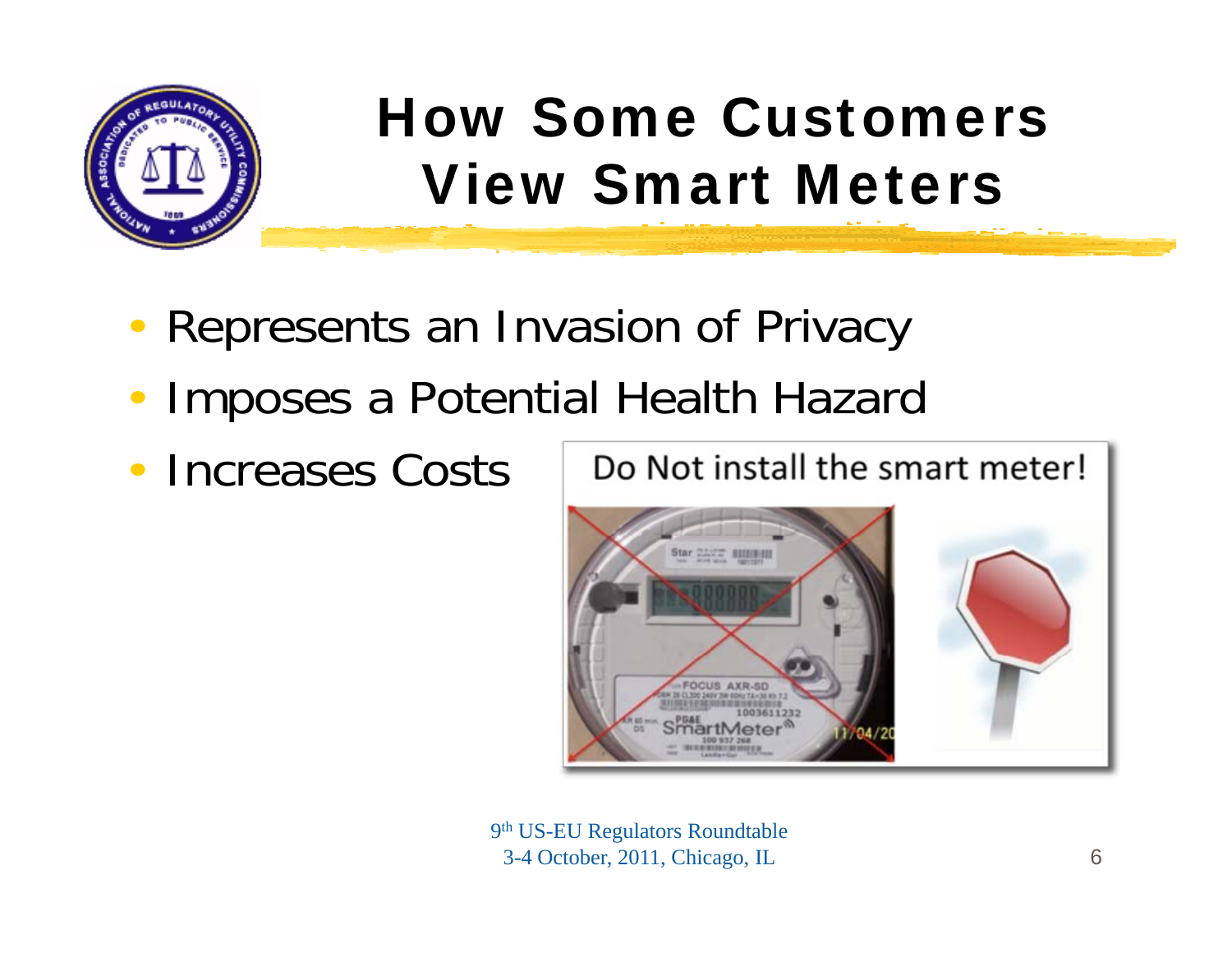

#### Reducing Costs for Consumers

#### • Regulatory flexibility

- Reducing costs for consumers is more important than strict adherence to traditional ratemaking
- Direct assistance programs
	- Targeted energy efficiency programs
	- Discounted rates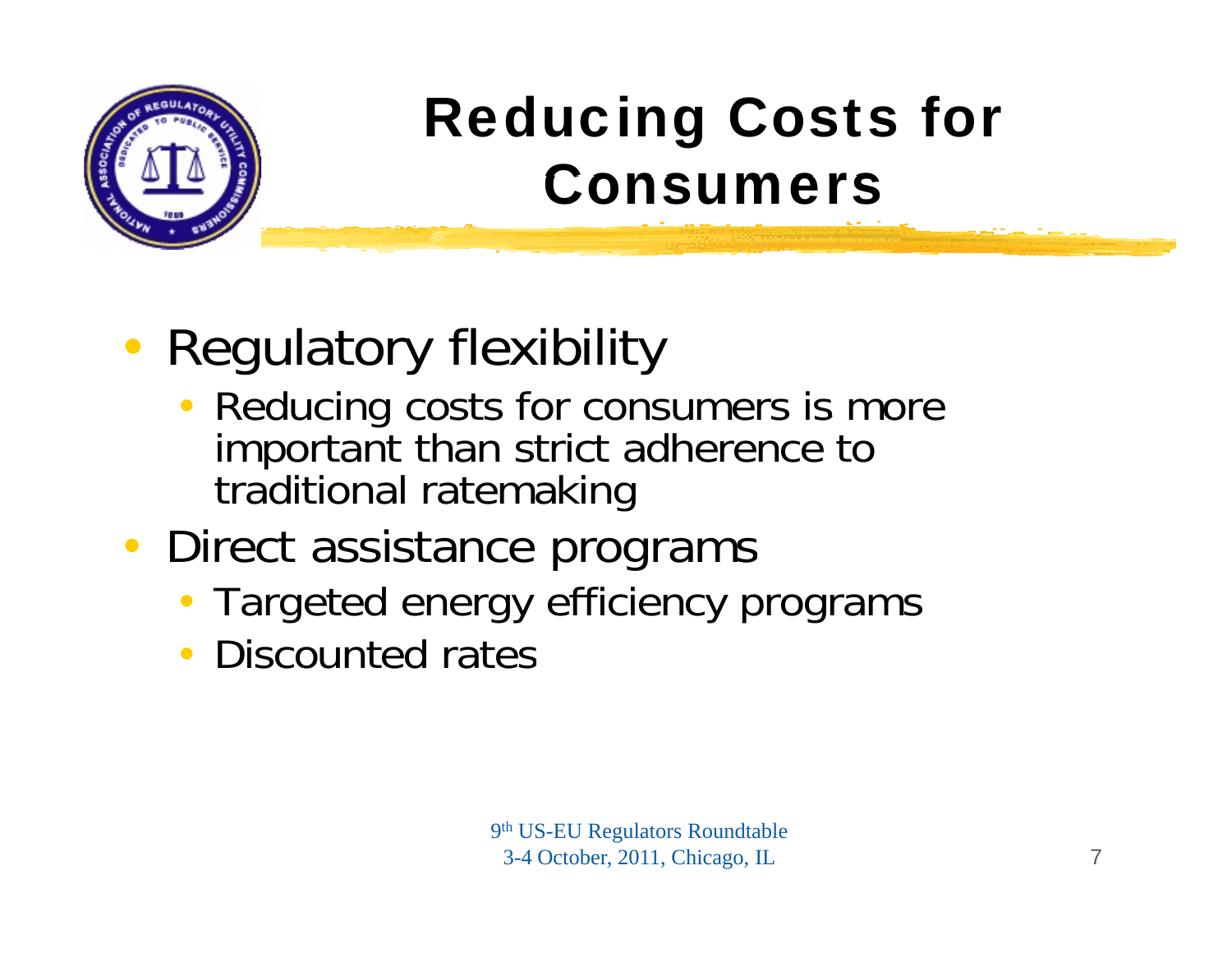

## Engaging Consumers

- $\bullet$  Ensure that stakeholders understand the regulatory goal
- $\bullet$ • Involve stakeholders early in the planning process
- •Encourage consumers to provide input to the regulatory process
- •Explain the consequences of policy choices